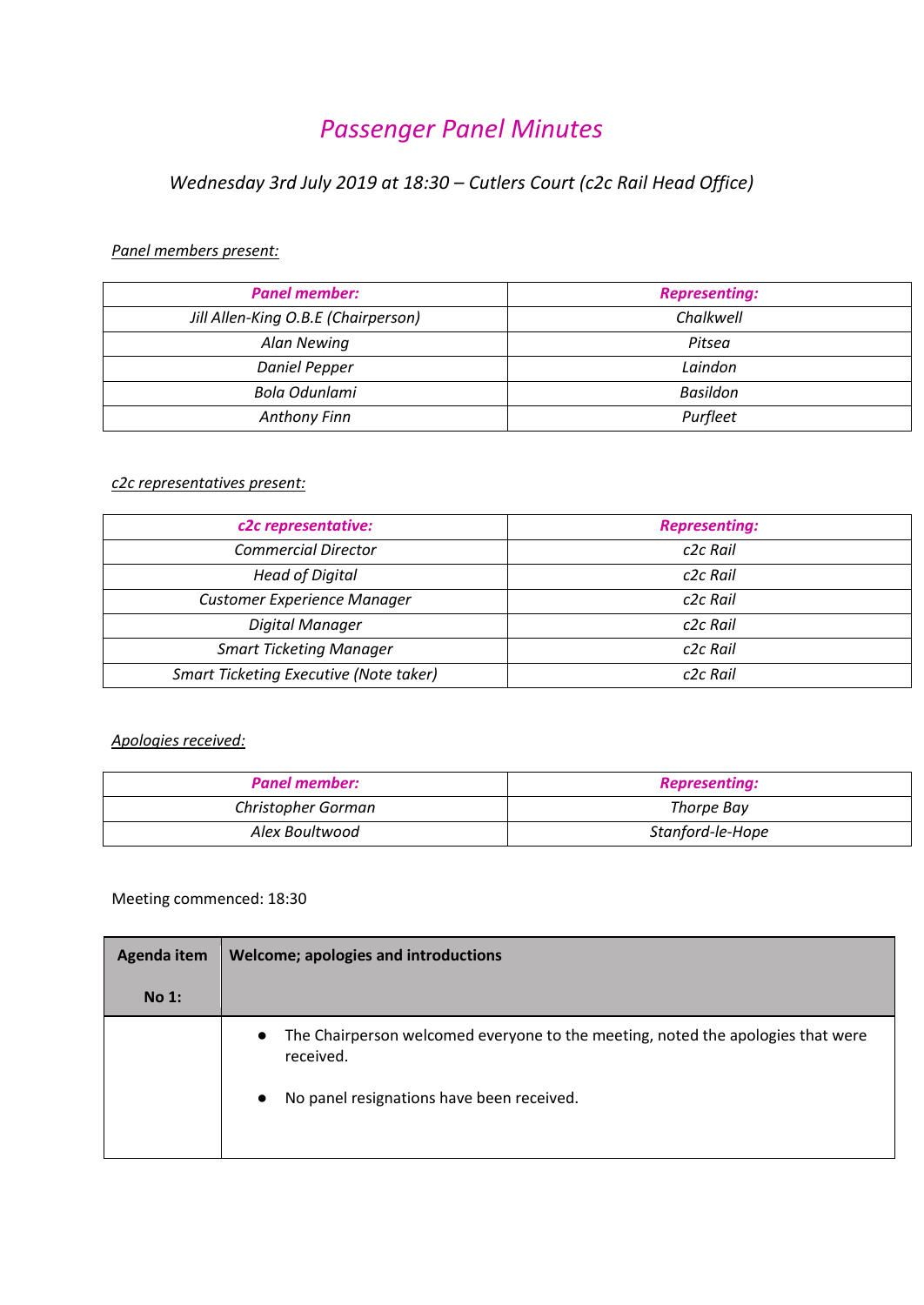| Agenda item  | Minutes of the last meeting held on Wednesday 1st May 2019 including Minutes Arising                                                                                                                                                                                                                                                                                                                                                                                                                                                                                                                                                                                                                                                                                                                                                                                                                                                                                                                                                         |
|--------------|----------------------------------------------------------------------------------------------------------------------------------------------------------------------------------------------------------------------------------------------------------------------------------------------------------------------------------------------------------------------------------------------------------------------------------------------------------------------------------------------------------------------------------------------------------------------------------------------------------------------------------------------------------------------------------------------------------------------------------------------------------------------------------------------------------------------------------------------------------------------------------------------------------------------------------------------------------------------------------------------------------------------------------------------|
| <b>No 2:</b> |                                                                                                                                                                                                                                                                                                                                                                                                                                                                                                                                                                                                                                                                                                                                                                                                                                                                                                                                                                                                                                              |
|              | The minutes from the previous meeting were agreed.<br>Recruiting new members for the Passenger Panel through various channels i.e.<br>Tweeting once a month for recruiting new Passenger Panel members.<br>DP poster at FST to advertise positions? c2c will look into this.<br>$\circ$<br>Chalkwell Station Lift is still in the early planning stages after a long funding process.<br>Planning process of where the lifts will be installed, long list of possession works to be<br>carried out.<br>DP- Meeting attachments sent out to the members of the Panel need adjustments to<br>layout suitable for printing off.<br>Handrails on the new trains have been confirmed to be horizontal.<br>Barking Riverside Project- Hard understanding the service and timetable from Purfleet<br>during the service alteration. C2c will relook at the FaQs                                                                                                                                                                                     |
| Agenda item  | c2c Travel Mobile App Pilot                                                                                                                                                                                                                                                                                                                                                                                                                                                                                                                                                                                                                                                                                                                                                                                                                                                                                                                                                                                                                  |
| <b>No 3:</b> |                                                                                                                                                                                                                                                                                                                                                                                                                                                                                                                                                                                                                                                                                                                                                                                                                                                                                                                                                                                                                                              |
|              | c2c are building a new mobile app and we would like you to take part in trailing it.<br>During the pilot you will be able to purchase daily; season or flexi tickets, as a guest or<br>registered customer. App will also have live tracking information of the c2c service.<br>Live Tracking information of the c2c service.<br>Access to 'My c2c' account and ability to manage smartcards with all the benefits as a<br>registered customer.<br>In the pilot, users will have restricted access to various versions of your app to specific<br>group of individuals.<br>We want to put the app in the hands of real users and would like to invite Panel<br>Members to help us build exactly what our customers want and need.<br>Improvements over the course of every month and feedback put into backlog and<br>acted upon.<br>The pilot will take place in August, invitation email with instructions and how to install<br>the app will be sent out then. C2c will also offer help to any member who requires<br>help in setting up. |
| Agenda item  | <b>Action Tracker</b>                                                                                                                                                                                                                                                                                                                                                                                                                                                                                                                                                                                                                                                                                                                                                                                                                                                                                                                                                                                                                        |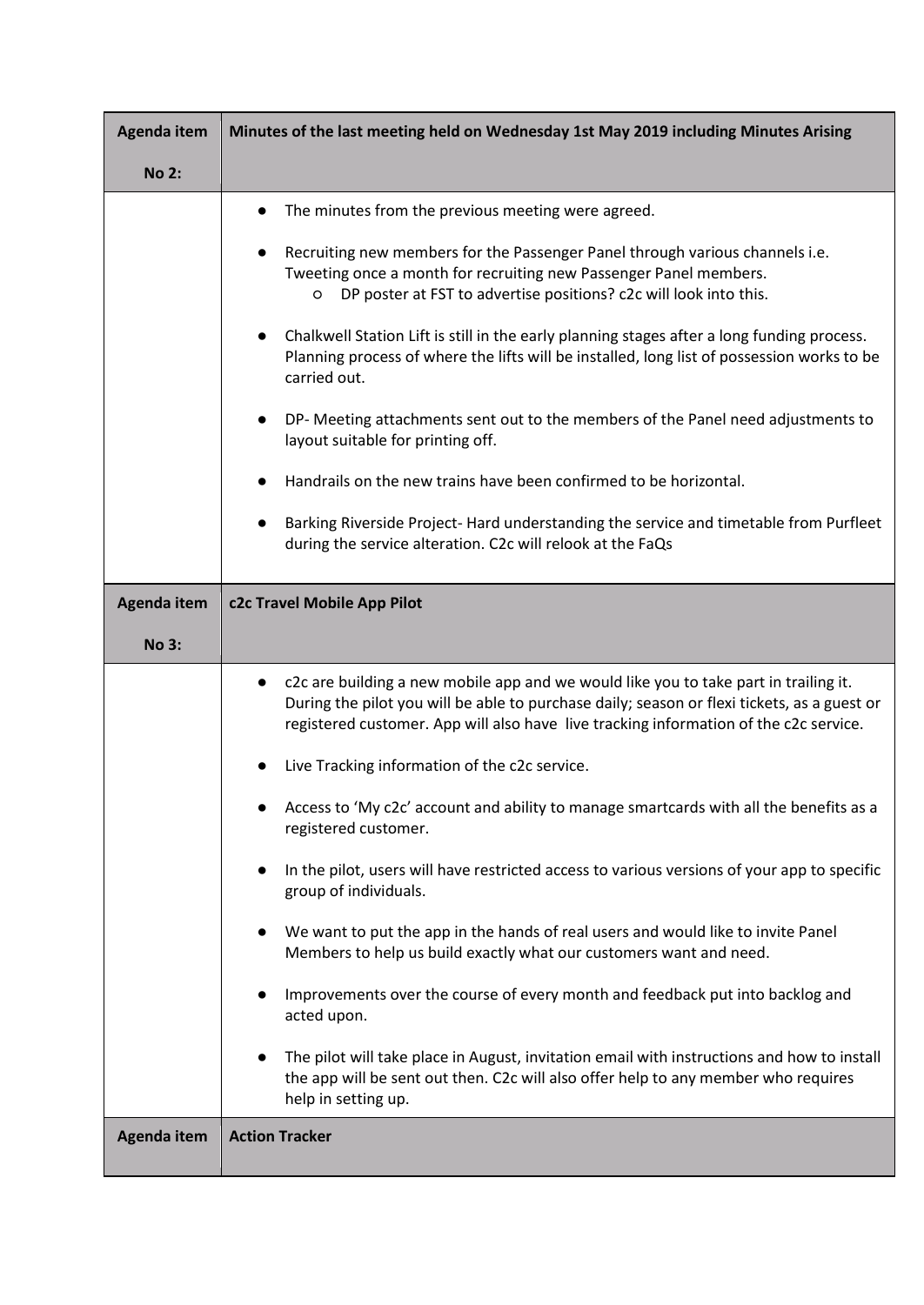| <b>No 4:</b>       |                                                                                                                                                                                                                                                                                                                                                                                                                   |
|--------------------|-------------------------------------------------------------------------------------------------------------------------------------------------------------------------------------------------------------------------------------------------------------------------------------------------------------------------------------------------------------------------------------------------------------------|
|                    | Action Tracker item : The vegetation at Ditton Court Road (Westcliff) path has been<br>cleared and vegetation cut back to the boundary within the time frame given. Area will<br>be monitored.                                                                                                                                                                                                                    |
|                    | Action Tracker item: Stepping distance from the new trains has been improved. A view<br>of the mock train can be arranged for Panel member after September once Greater<br>Angila have the trains on route.                                                                                                                                                                                                       |
|                    | Action Tracker item: Condition of the pathway at Ditton Court Road is checked<br>monthly by the local management team as part of their planned general inspections<br>(PGI) They have undertaken safety checks throughout the whole station and the<br>pathway is not being raised as a safety issue. If its flagged and raised as safety concern<br>then it will go through the safety process and be escalated. |
|                    | Action tracker item: Pitsea- water puddles collection at various points throughout the<br>station. Increased PPM to address drainage issues and ongoing monitoring. Resealing<br>for Pitsea stairs is currently underway.                                                                                                                                                                                         |
|                    | Action tracker item: Ockendon and Grays Station Transformation looking to be open<br>towards to late July to mid August. Ticket Office at Ockendon being moved and<br>opened up to make the area bigger and better flow.                                                                                                                                                                                          |
|                    | Action tracker item: Regarding the Barking Riverside Extension, if the Panel members<br>have any further questions please let us know and we can get the subject experts to<br>reply. Also have MtM event in July at the stations affected.                                                                                                                                                                       |
|                    | Action tracker item: Stanford-le-Hope Validators, we are currently awaiting our<br>suppliers to confirm the root cause of the issue and if they can provide an alternative.<br>We are planning to put gateline; validators; CCTV etc back in to resolve the problems<br>we have with the site.                                                                                                                    |
|                    | Action tracker item: Accessibility concern was raised regarding the wayfinding from<br>Fenchurch Street Railway Station to bus stops. Under the transformation team<br>research will be undertaken in August.<br>JAK - Will elderley or disabled people be consulted? c2c will look into this.<br>$\circ$                                                                                                         |
|                    | Action tracker item: Stairs from platform down to Coopers Row/Tower Hill exit at<br>Fenchurch Street have been reported as 'bowing'. The planned general safety<br>inspection has not brought this up as an issue. Elements of wear may be considered<br>within the Station Transformation Programme.                                                                                                             |
| <b>Agenda item</b> | <b>Focus Group - Flexi Seasons</b>                                                                                                                                                                                                                                                                                                                                                                                |
| <b>No 5:</b>       |                                                                                                                                                                                                                                                                                                                                                                                                                   |
|                    | We are aware of the issues related to our Flexi-Season System having an impact on customer<br>experience.<br>We upgraded our Flexi-Season system in March.                                                                                                                                                                                                                                                        |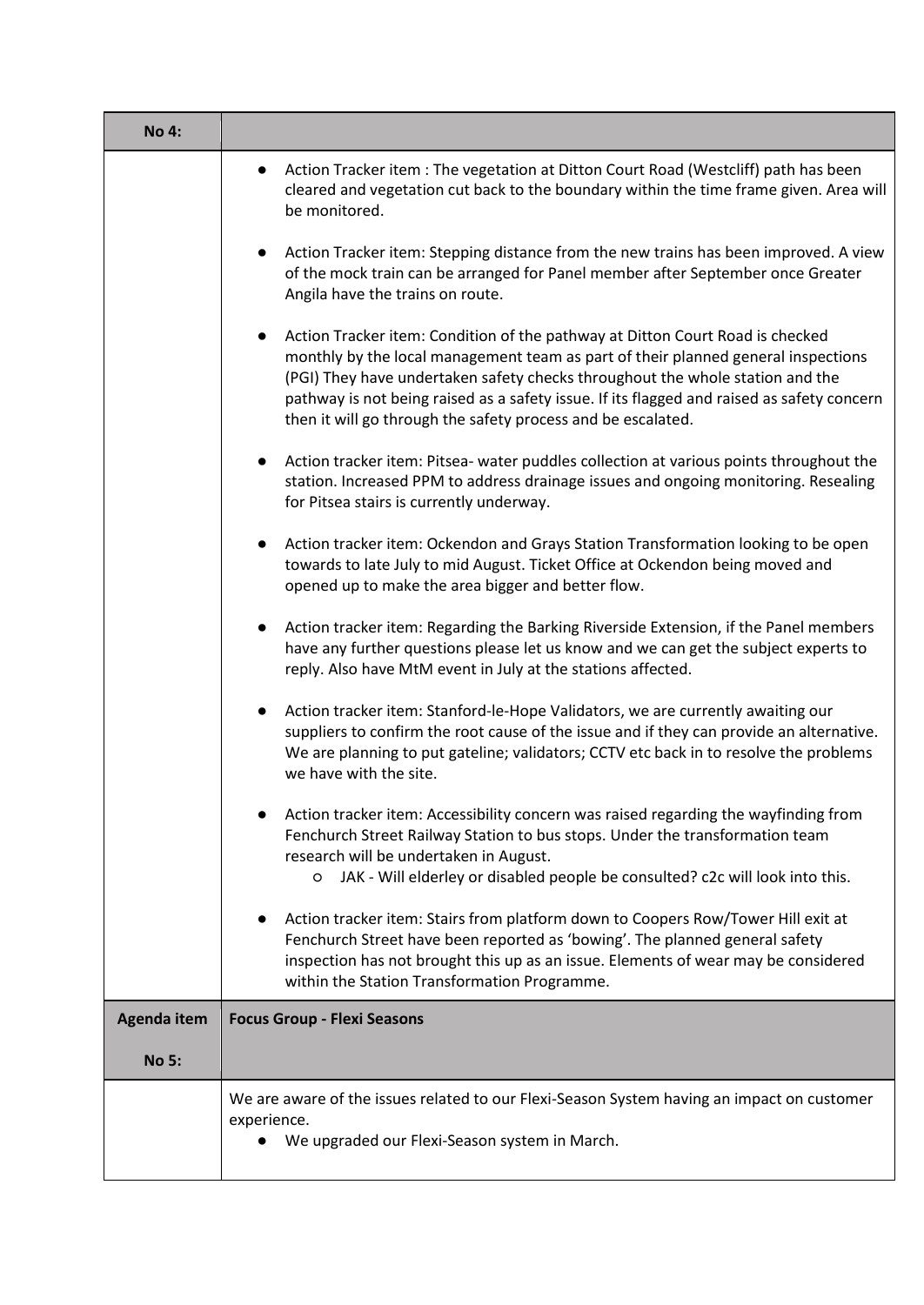|              | There was a fault with the upgrade, meaning some Flexi-Seasons purchased had an<br>incorrect expiry date.                                                                                                                                                     |
|--------------|---------------------------------------------------------------------------------------------------------------------------------------------------------------------------------------------------------------------------------------------------------------|
|              | Around 3000 customers have been affected, meaning their Flexi-Seasons may not<br>have worked.                                                                                                                                                                 |
|              | We have contacted all those customers over email, advising them to order a new<br>Smartcard and compensated them £10.<br>BO - Couldn't use £10 voucher and had to spend more money. Contacted<br>O<br>Customer Relations. Will investigate case made with CR. |
|              | Some customers are yet to order their new Smartcard, so are continuing to experience<br>problems.                                                                                                                                                             |
|              | We're contacting those customers for a third time, to advise them to order a new<br>Smartcard.                                                                                                                                                                |
|              | Our station staff are informing customers to refer to our advice page and look out for<br>emails from us.                                                                                                                                                     |
|              | If customers have not been able to travel because of the issues, c2c are issuing<br>refunds.                                                                                                                                                                  |
|              | If a customer has had to buy a daily ticket to travel, we are also offering them double-<br>the-difference reimbursement, as daily tickets don't offer the same discounts as a<br>Flexi-Season.                                                               |
|              | Our Customer Relations team is working as hard and fast as possible to respond to all<br>customer queries, but due to high demand it may take a little longer than normal for<br>us to respond.                                                               |
| Agenda item  | <b>Smart Ticketing Transformation</b>                                                                                                                                                                                                                         |
| <b>No 6:</b> |                                                                                                                                                                                                                                                               |
|              | Over the next 8-12 months we will be introducing a new system, touching all of our channels.<br>With the new launch of our system we have been able to introduce the following:                                                                               |
|              | Child Smartcard - We will be the first TOC to bring this to customers.                                                                                                                                                                                        |
|              | PlusBus in Benfleet area can be purchased on a Smartcard along with a Rail Ticket.<br>Other stations to follow are; Southend Central, Basildon and Stanford-le-Hope.                                                                                          |
|              | Secure Storage Cycle Shed; we are looking into being able to use a Smartcard instead<br>of the current £25 fob for security. This is under investigation.                                                                                                     |
|              | Interoperability - travelling within the UK with one smartcard. For example, you will be<br>able to travel from Bristol to Chalkwell tapping in and out with your c2c Smartcard.                                                                              |
|              |                                                                                                                                                                                                                                                               |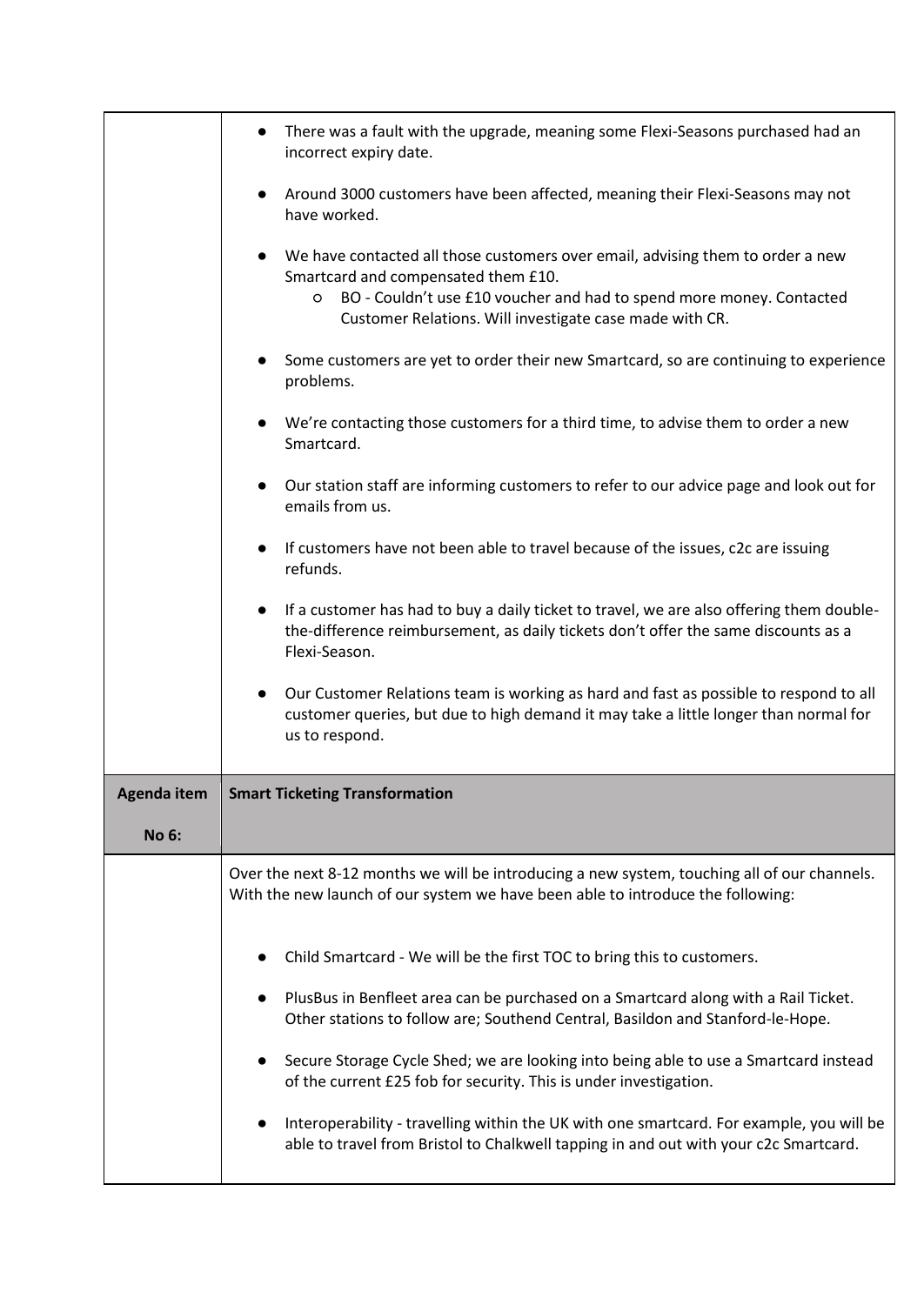|                    | Next phase with the new system will link website; Ticket Offices; Self service ticket machines<br>and mobile app.                                                                                      |
|--------------------|--------------------------------------------------------------------------------------------------------------------------------------------------------------------------------------------------------|
|                    | Ticket Offices are being upgraded to the new system, stations will be able to retail<br>daily and season tickets onto Smartcard, known as Local Card Issuance.                                         |
|                    | New Self service Ticket Machines will also sell advance tickets. London Fenchurch<br>Street, Upminster and Leigh-on-Sea will be the first to be installed on the new<br>machines.                      |
|                    | DP - Car park tickets sold via TVM? This is planned and is forthcoming.<br>$\circ$<br>New Travel Mobile App will be able to load ticket purchases made to smartcard.                                   |
|                    |                                                                                                                                                                                                        |
| <b>Agenda item</b> | <b>2019 NRPS</b>                                                                                                                                                                                       |
| <b>No 7:</b>       |                                                                                                                                                                                                        |
|                    | c2c National Rail Passenger Survey - Spring 2019                                                                                                                                                       |
|                    | Surveys are conducted by Transport Focus, they are independent body who survey our<br>customers two times of the year, Spring and Autumn.                                                              |
|                    | Spring report was just made public on the 27th June, fieldwork took place between<br>4th February and 14th April and the survey was undertaken across all of our stations<br>during peak and off-peak. |
|                    | DP - voices dissatisfaction the way the survey is carried out and how the<br>$\circ$<br>results are complied.                                                                                          |
|                    | c2c overall satisfaction is almost unchanged Year over Year (YoY) at 85% v 86%.                                                                                                                        |
|                    | Overall satisfaction on-train is almost unchanged, down -1%                                                                                                                                            |
|                    | In contrast, overall satisfaction with the station has declined -5%                                                                                                                                    |
|                    | From this c2c have recognised we have work to do.                                                                                                                                                      |
|                    | On train, the steadiness of Overall satisfaction on train is driven by small positive changes in<br>key operational measures.                                                                          |
|                    | Punctuality is up +2%<br>Frequency, journey time, and connections all marginally improve.                                                                                                              |
|                    | There are however falls in certain measures to do with on board facilities and staffing with two<br>statistically significant falls:                                                                   |